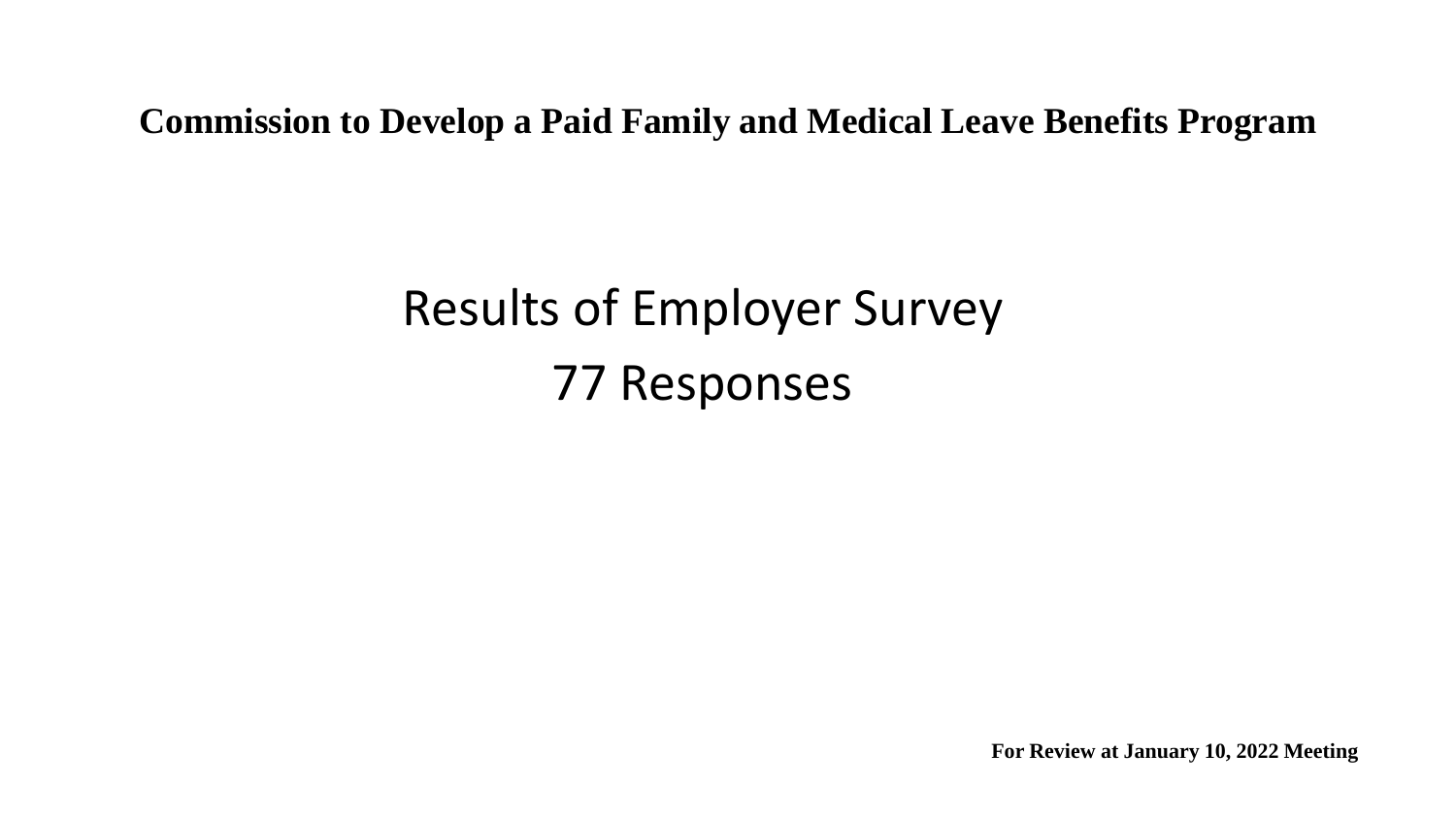## 1. Are you an employer? 76 responses



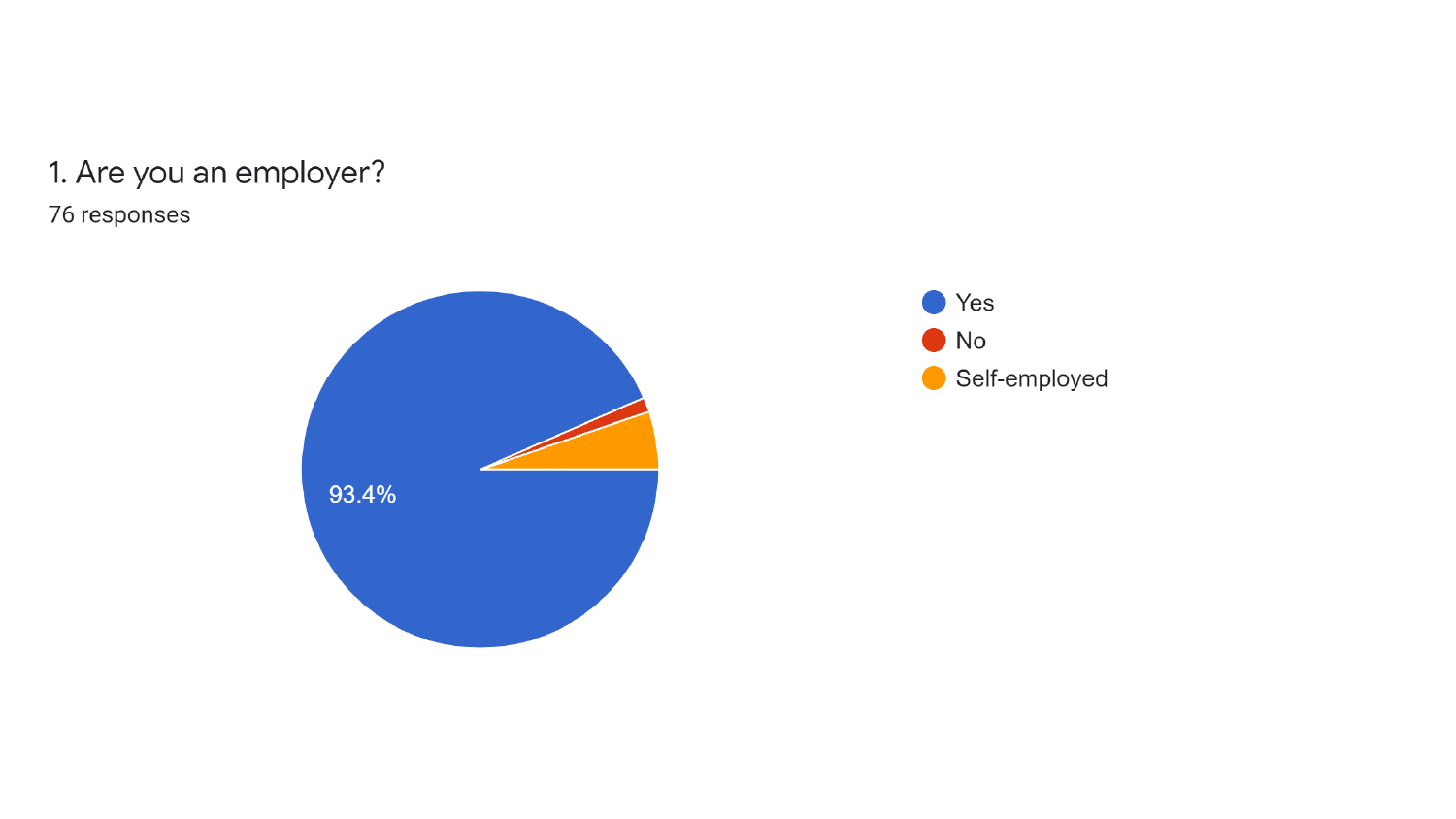2. If you are an employer, how many employees are working in your business? 76 responses

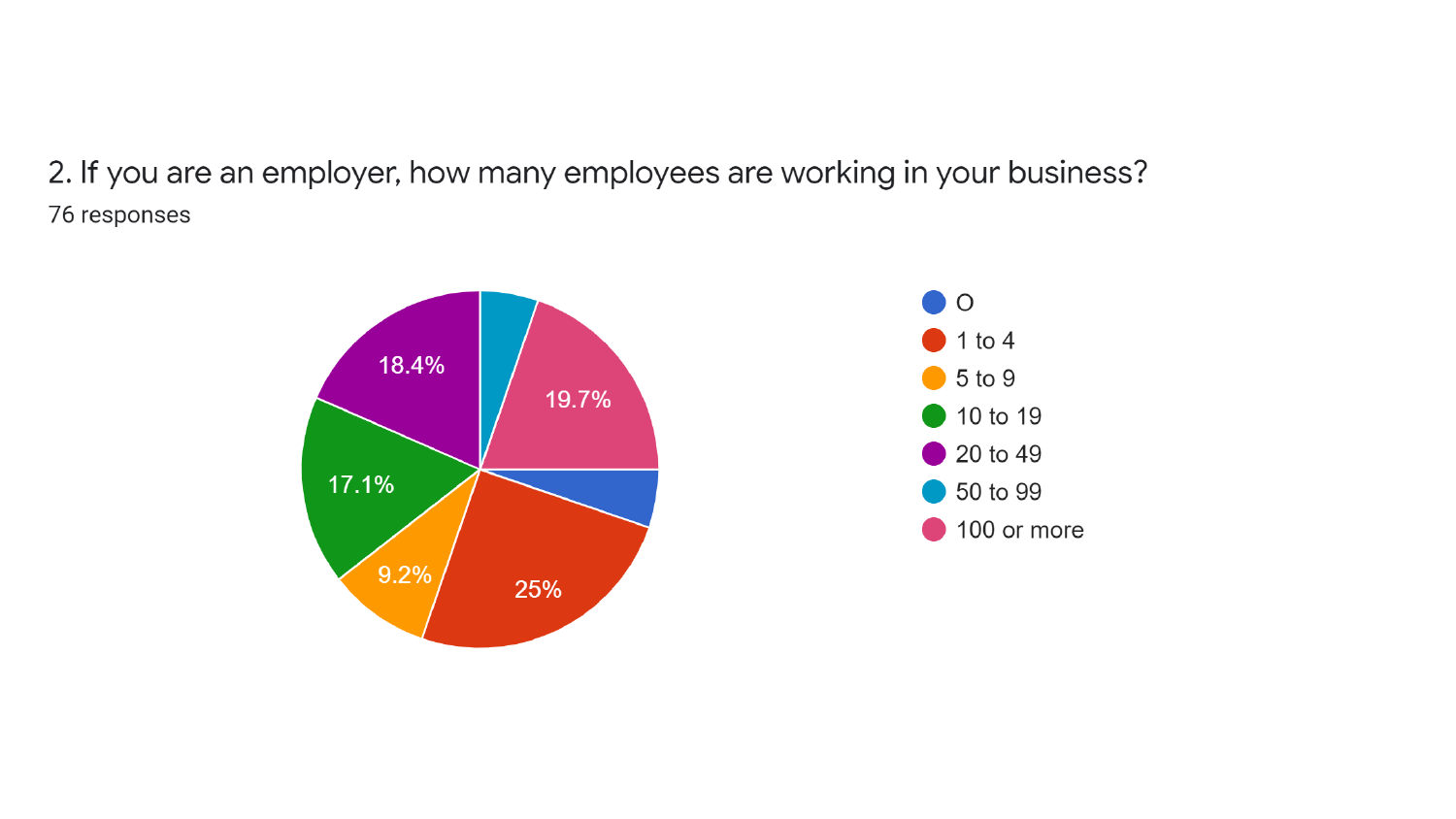## 3. In which Maine county is your business? 76 responses

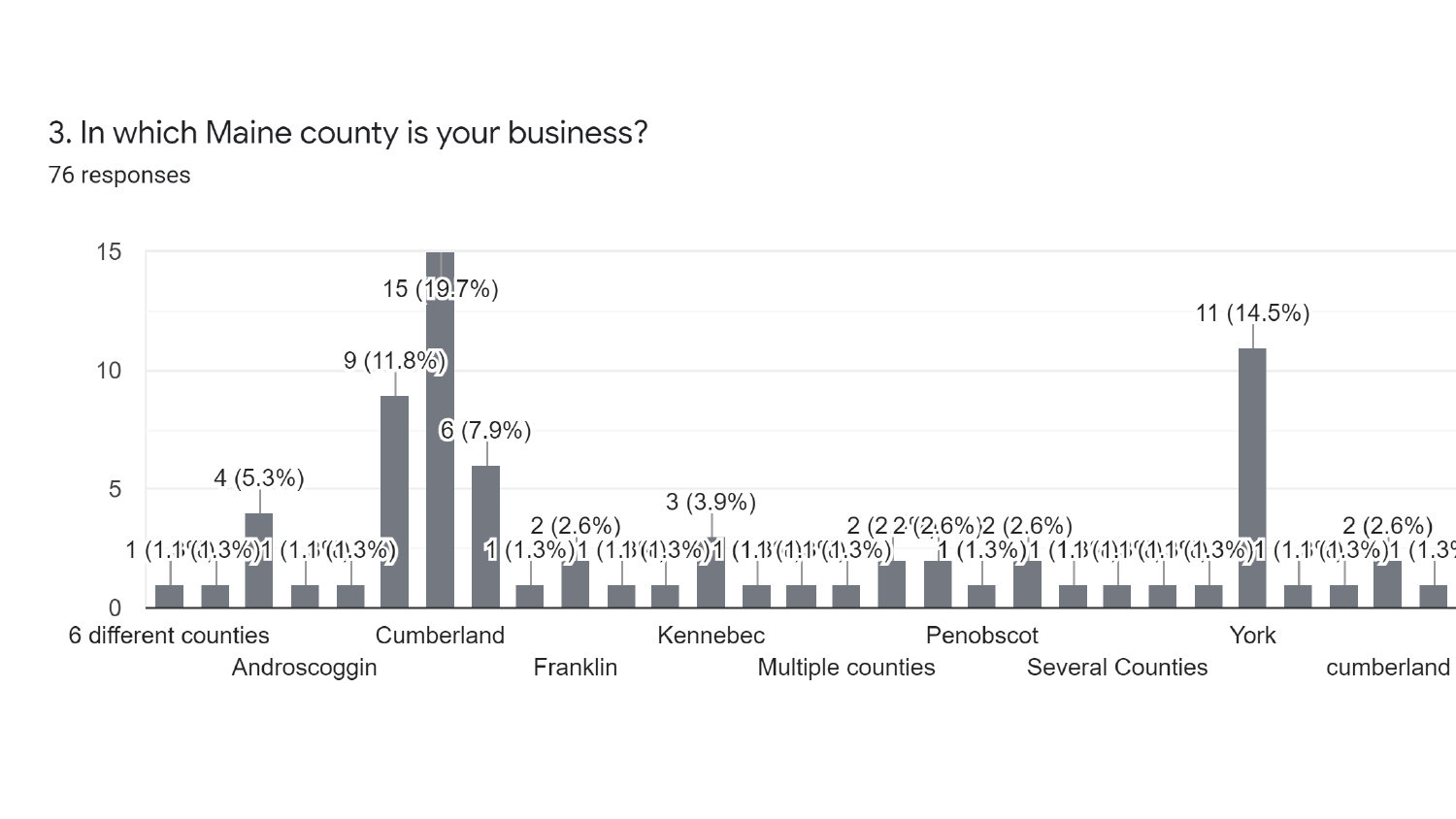4. Do you currently provide access to paid time off for family and medical leave to your employees?

76 responses



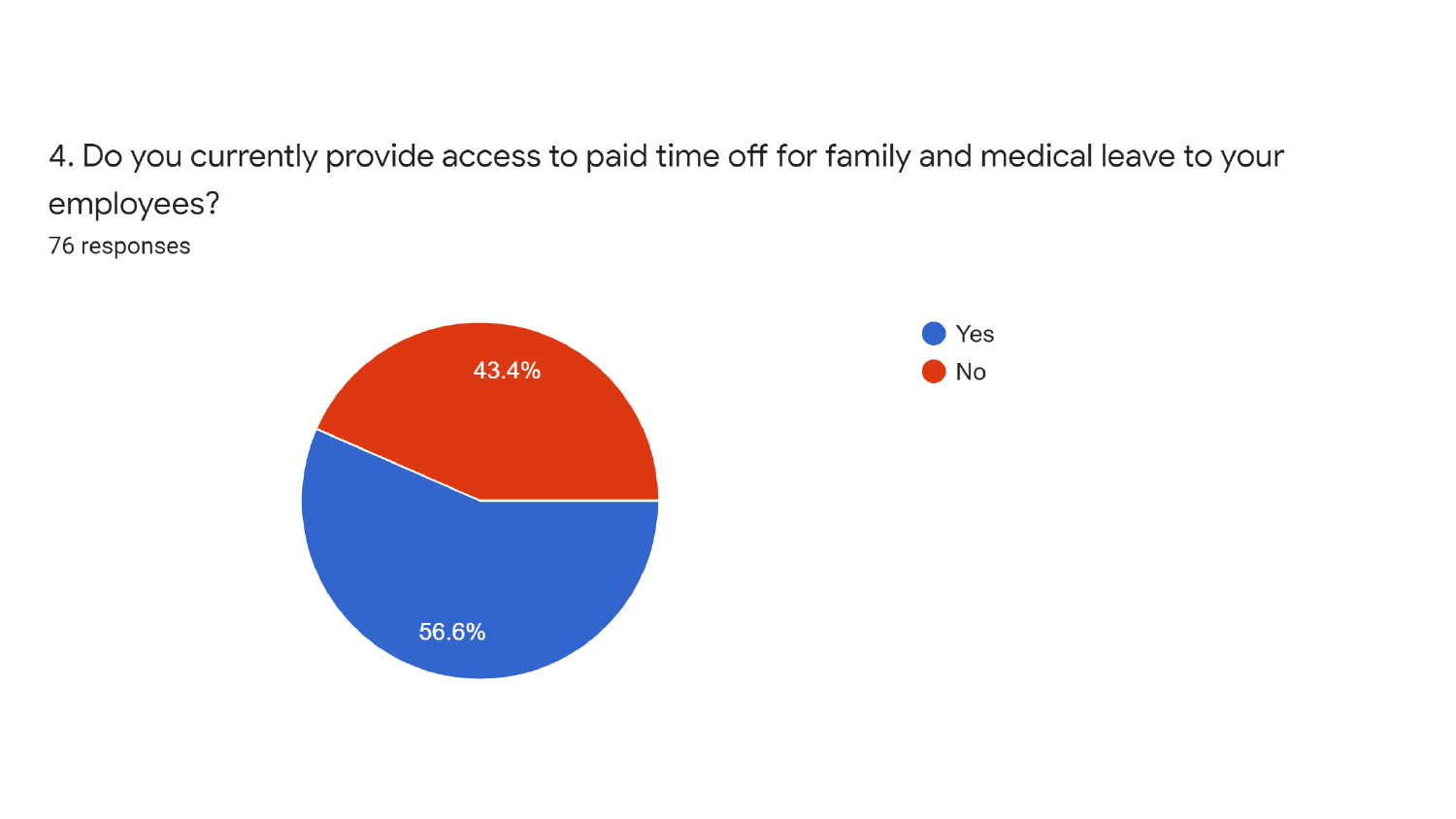5. If you currently provide paid time off for family and medical leave to your employees, please describe the factors for why you do?

• 45 responses; See separate document for un-edited responses

Comments expressed similar themes:

- Right thing to do
- Helps attract and retain employees
- It's inevitable that every one at sometime in their life will need time off to care for someone -- whether it's a newborn, an ailing parent or someone else. I value a workplace that ensures workers are supported to do that. I believe it's one of the reasons why we have a strong track record for staff retention which ultimately makes us more competitive and more profitable.
- Best for employees to be paid when needing time off
- Earned paid leave now required under Maine law
- Paid time off provided can be used for any reason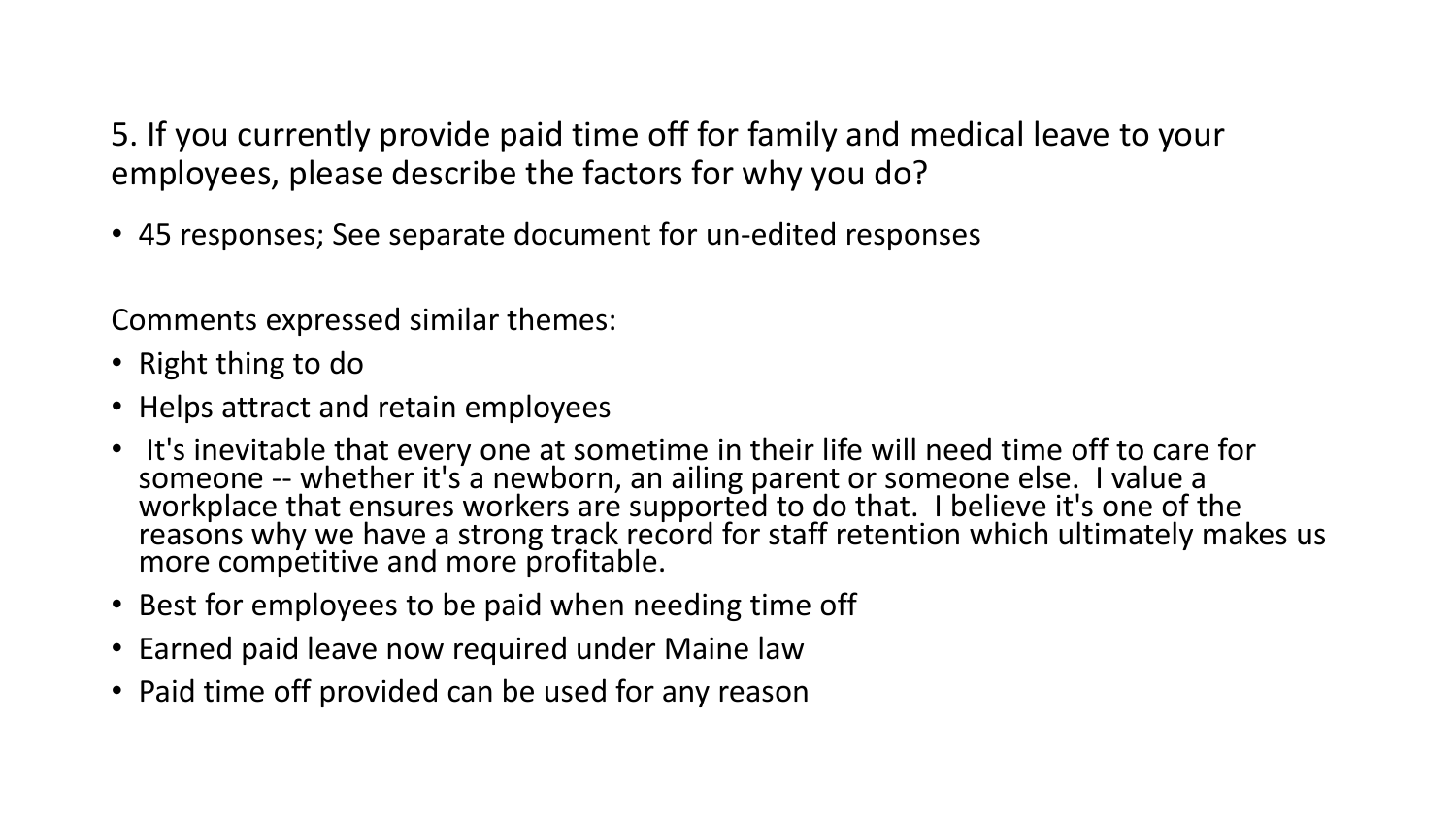6. If you do not currently provide paid time off for family and medical leave to your employees, please describe the factors for why you do not?

• 47 responses; See separate document for un-edited responses

Comments expressed similar themes:

- We are too small. The current minimum wage and paid time off policies are already greatly straining the viability of our business.
- Still in startup phase and currently cannot afford it
- It would be difficult to keep my business going with people taking all this paid leave. Financially and staffing wise.
- Can't afford it. With the pandemic we have lost a third of our revenue now and are already paying the Earn Benefit Time mandated by the State.
- Not affordable we have to pay subs to cover staff child ratios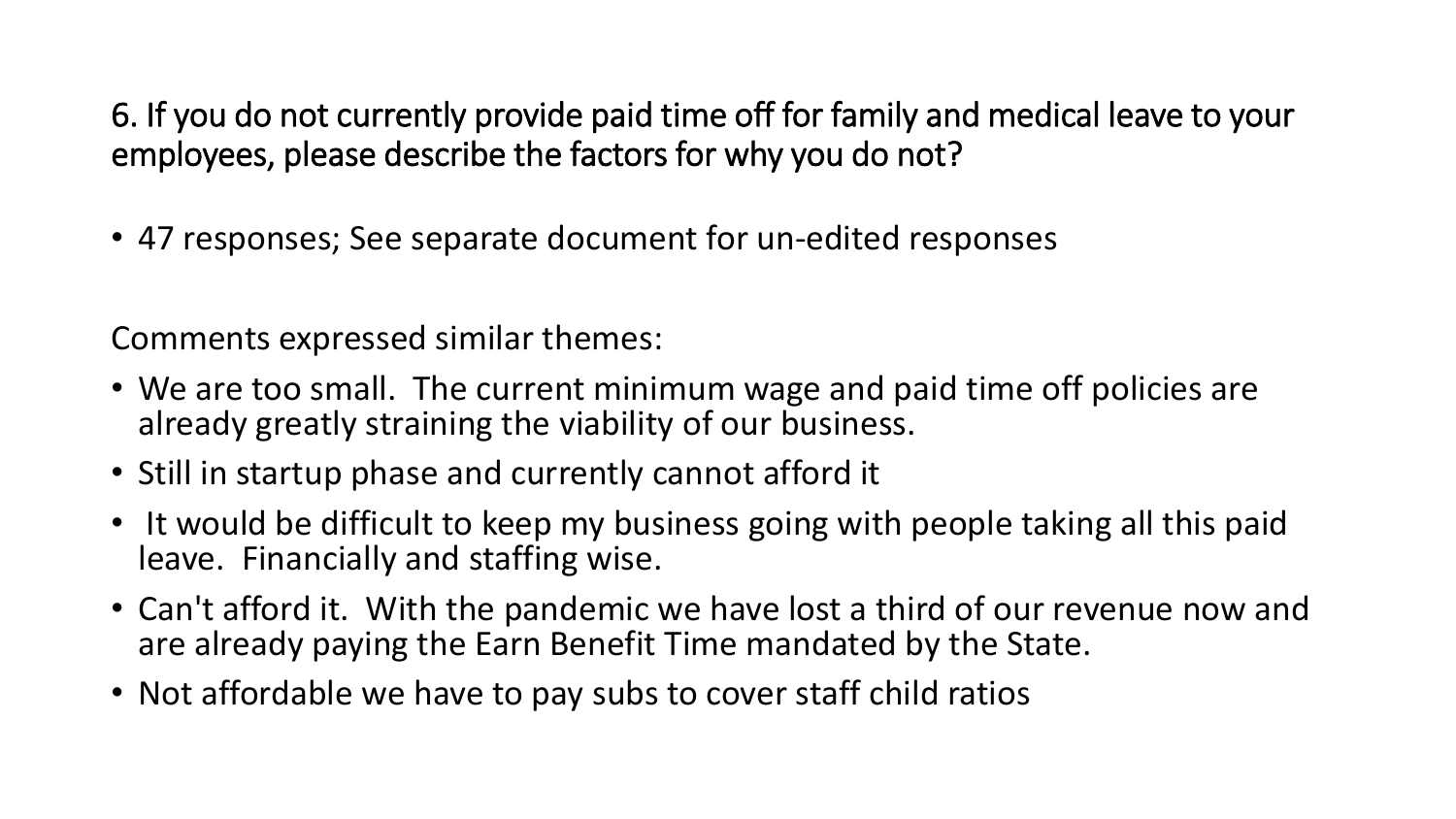7. Is access to paid time off for family and medical leave a benefit you have used or would use as a recruitment and retention tool for your employees?

73 responses

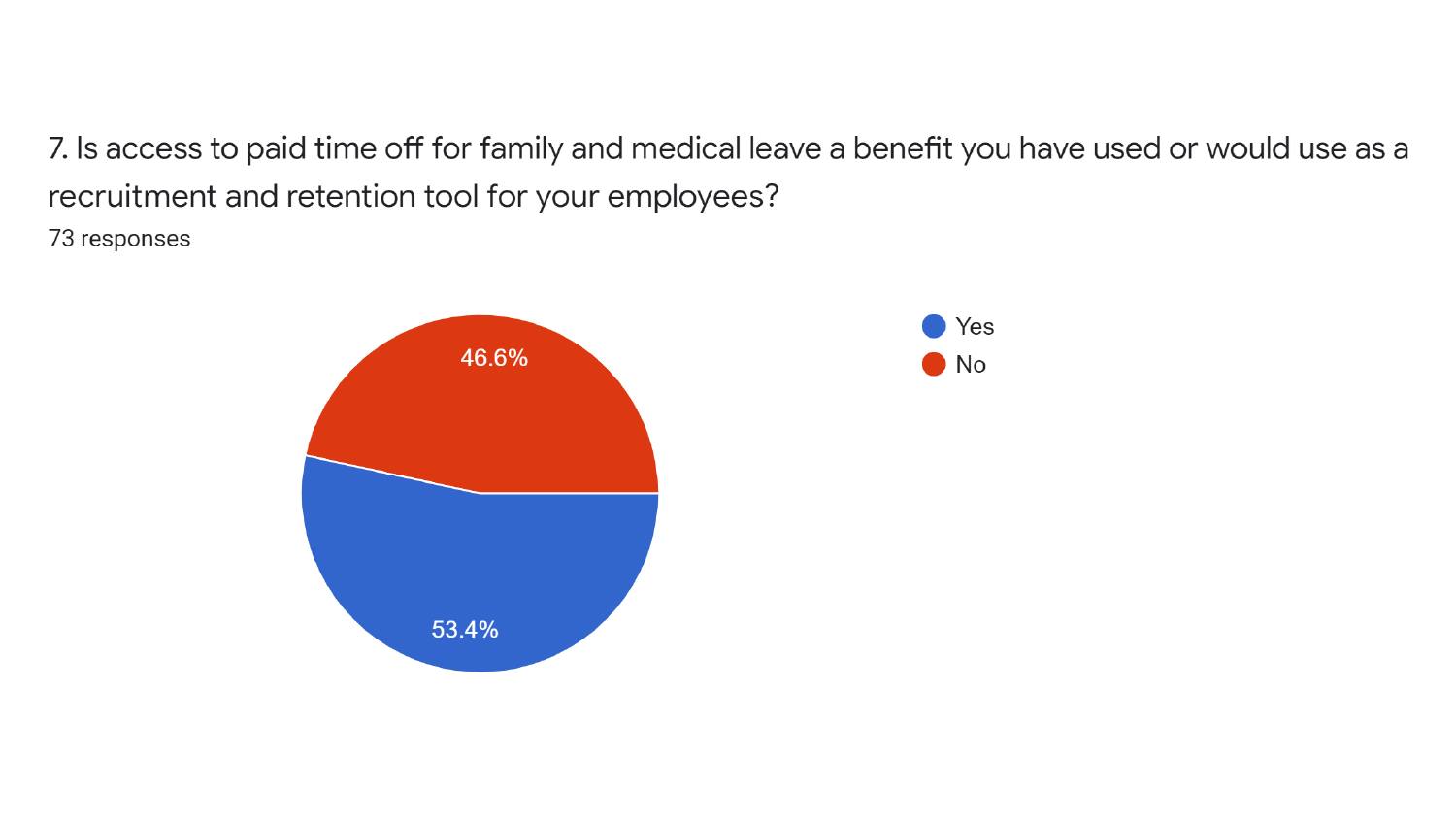8. In your experience as an employer, which of these life events have your employees had to deal with that has impacted their availability for work? Check all that apply.

72 responses

An employee has been unab... An employee has been unab... An employee has been unab... An employee has had an ac... An employee has had surger... An employee has been sick f... An employee has donated a... An employee has given birth. An employee has lost a preg... An employee has become a... An employee has adopted a... An employee has been a fos... An employee has experienc...

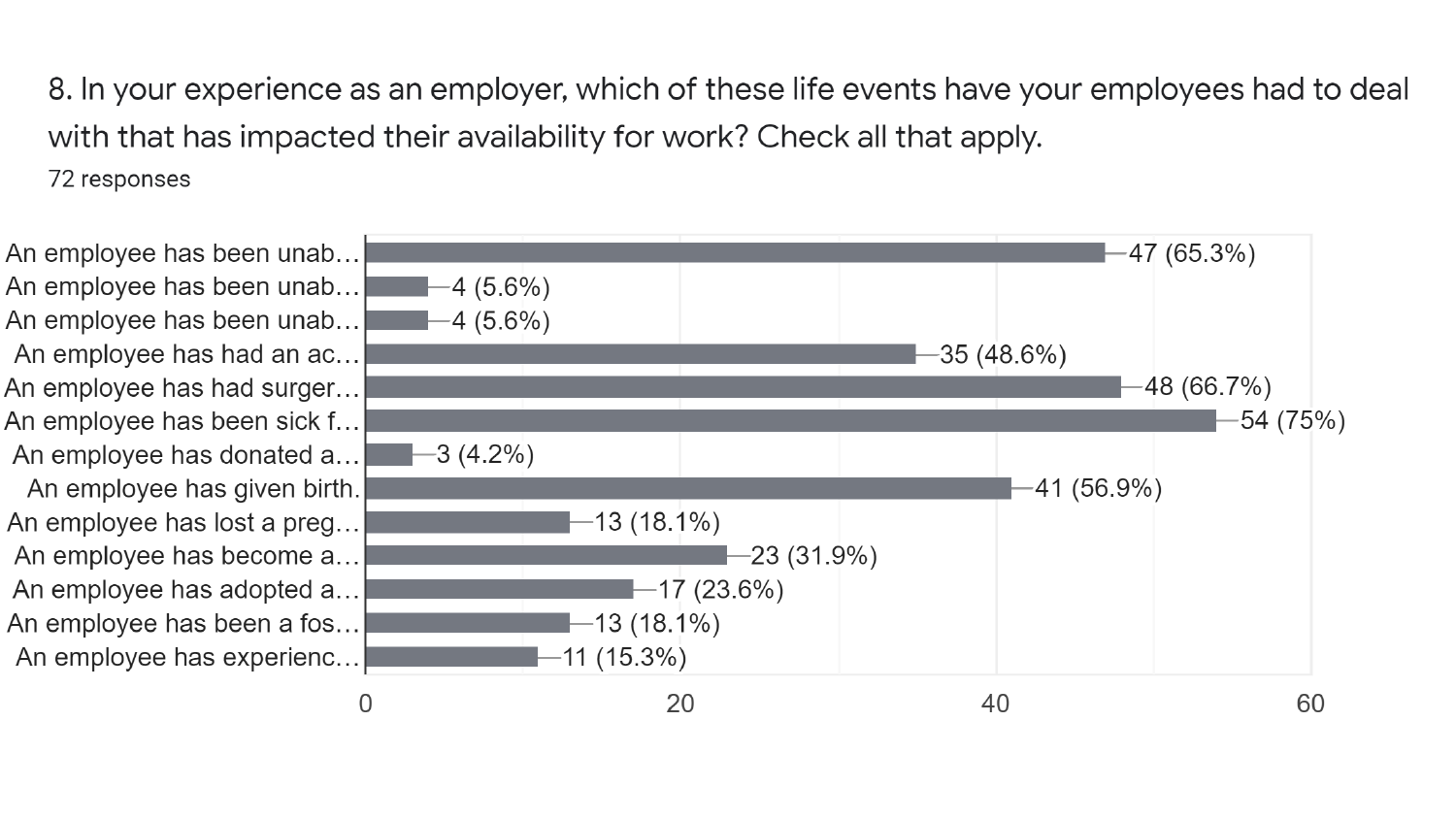9. As an employer, please describe how you have handled those life events for your employees? Check all that apply. For example, you might check...e experienced more than one of these life events. 66 responses

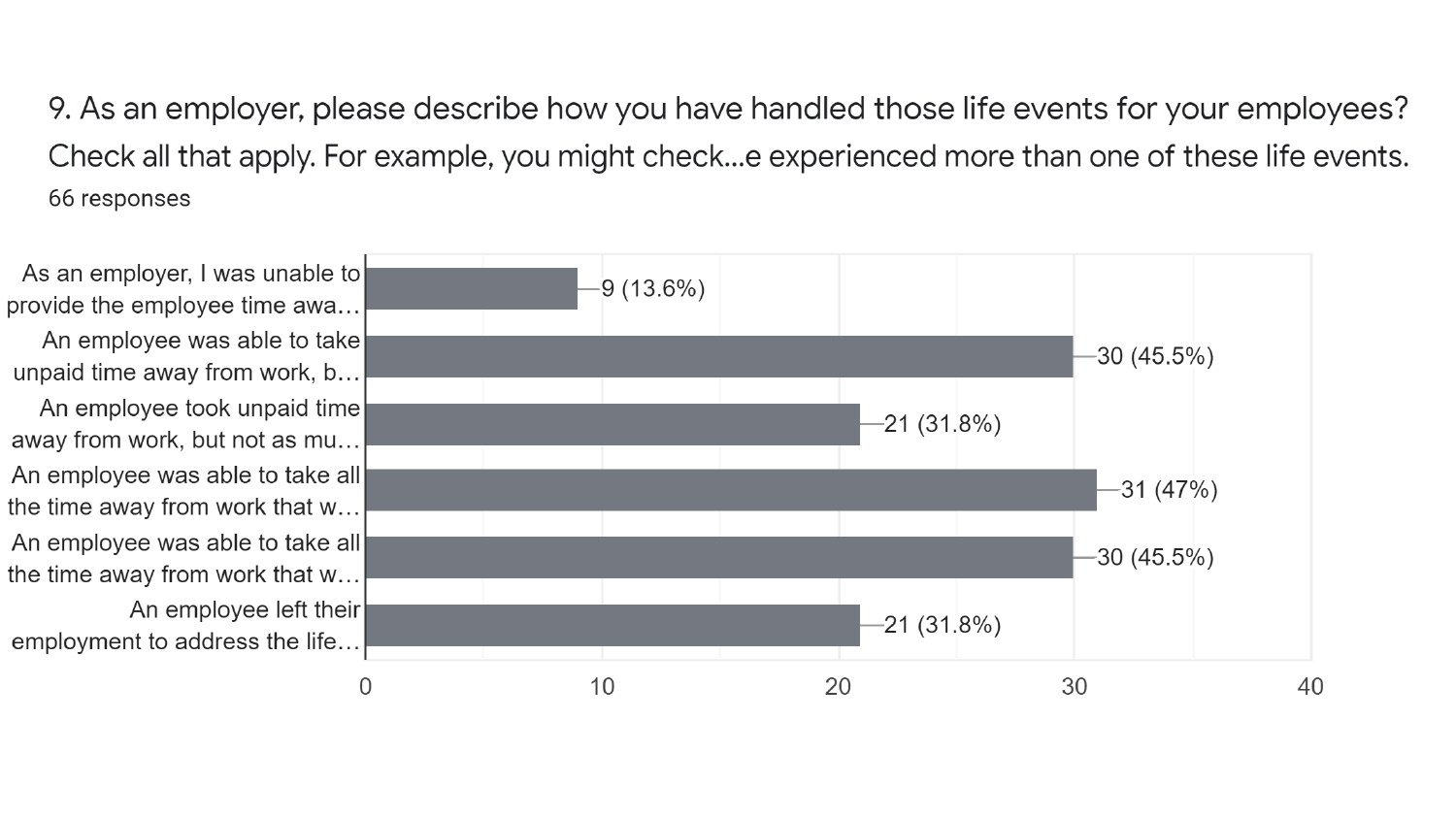10. Tell us more about your experiences in addressing these life events of your employees and how it may have affected your business.

• 43 responses; See separate document for un-edited responses

Sample of comments:

- It is a positive for our business, as employees are able to care for themselves and their families.
- The challenge is when an employee needs a longer term leave (i.e. >4 weeks). No problem holding the job, but there are follow-on effects for the remainder of the team. We try to get as many people to full time (with health/dental/vision benefits, 401k, etc.) as we can, but that does make it challenging to ask others to cover for someone who needs to go out for a long time.
- We typically try to work with our employees to allow them the time needed, whether paid or unpaid because we recognize the importance of work/family balance, but in the past it was typically unpaid which caused hardship for some employees, which in some cases left to dissatisfaction or loss of the employ, though we try to work with them to mitigate this.
- We've always allowed unpaid leave to employees while protecting their job but really wish it could have been paid.